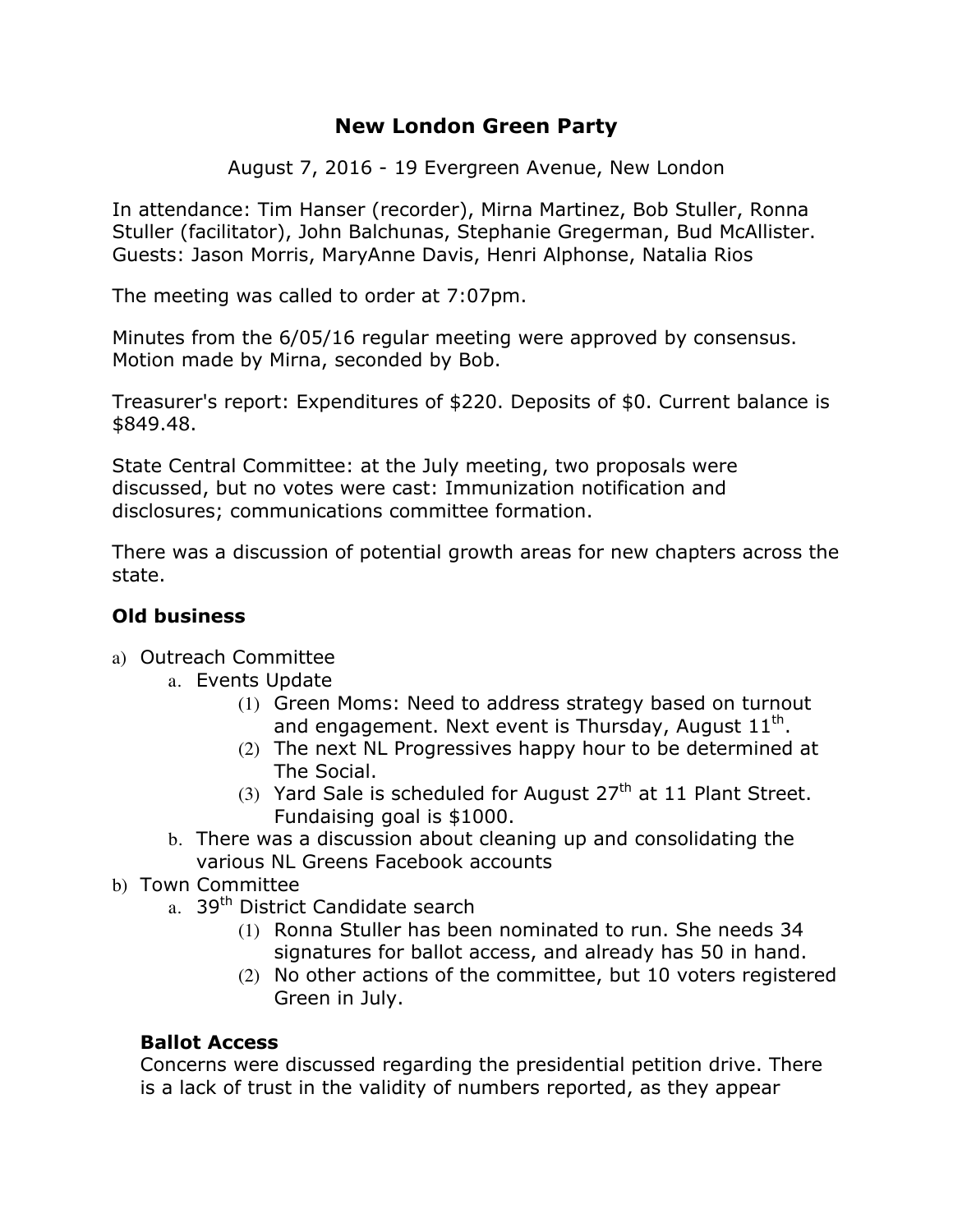optimistic and/or vague. Lawyers are already in place to challenge the petition count, if necessary.

## **New business**

- a) Maryanne Davis from the New Haven Town Committee is seeking support to revitalize the Town Committee in New Haven. Thee was a general discussion about how to help.
- b) 2<sup>nd</sup> Congressional district race. If people want to get involved, contact Tim, Ronna, or Mirna.

# **Updates**

(1) State of the City: There was a general discussion of Police Community Relations and a debrief of the panel discussion that took place at the high school on the topic.

(2) Education:

- a) The makeup of the policy committee has changed through unilateral action by the BOE president. There was a discussion about what took place, as well as how to address it.
- b) There was a discussion regarding the new electronic attendance policy for BOE meetings by BOE members. Specifically discussed was a concern regarding how this may impact executive committee items.

(3) Riverside Park/NENL:

- a) Park cleanups are scheduled for the  $1<sup>st</sup>$  Saturday of each month at 9AM.
- b) There is a new project at the community garden to clear the brush from the garden down to Central Ave, to develop a picnic area.
- c) In light of the states decision to deny funding for the connection between Winthrop School and Riverside Park, the Riverside Park Conservancy is developing strategies on how to proceed.
- d) Hodges Square Village Association is working with New London Landmarks to seek Historic District designation.
- (4) Thinking Green:

Show will be back on the air in October on Tuesdays at 7PM.

(5) Additional Updates